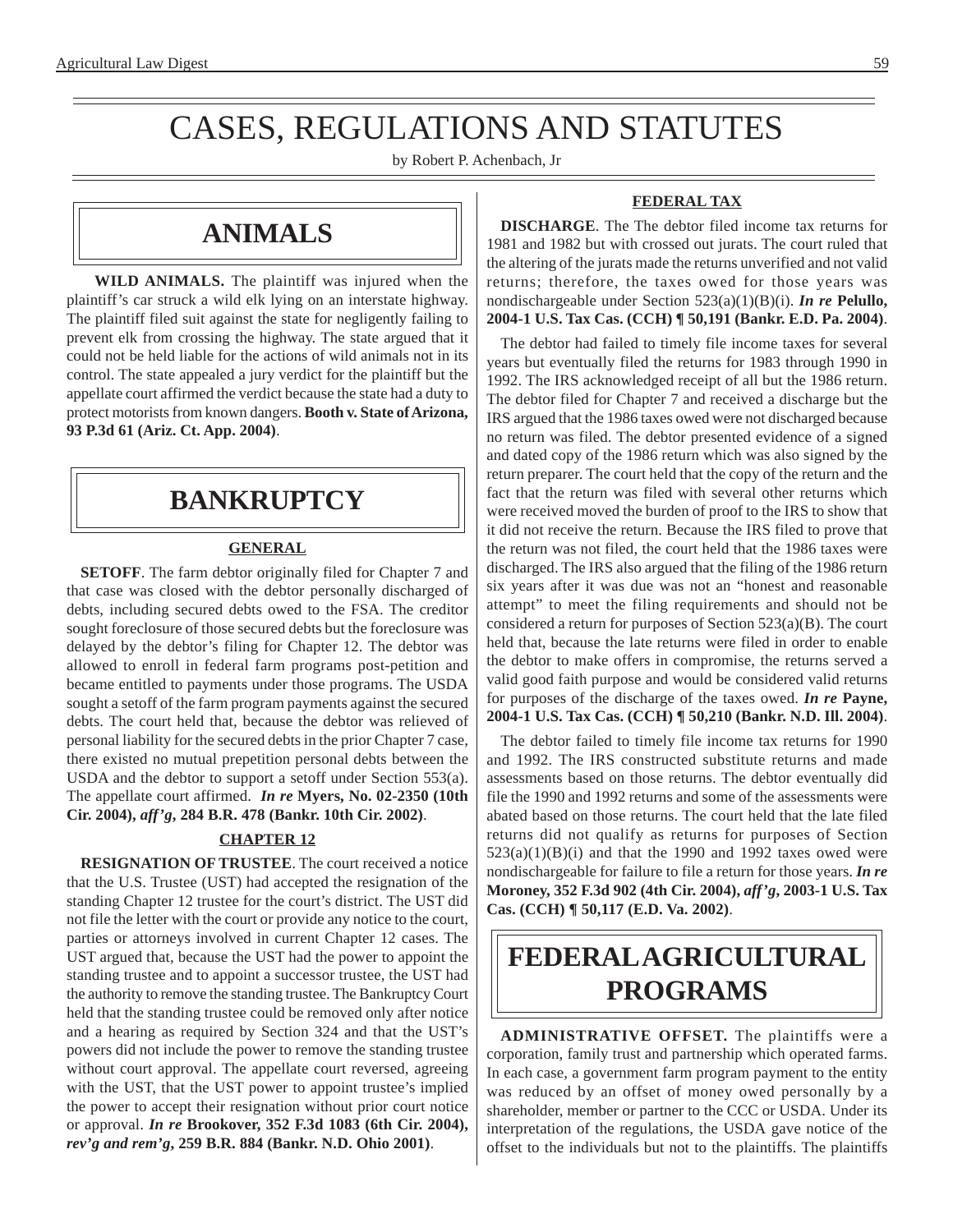argued that the no-notice to non-debtors policy violated their due process rights. The District Court dismissed the case for lack of subject matter jurisdiction because the plaintiffs had not exhausted their administrative appeals, as required by 7 U.S.C. § 6912(e). The appellate court reversed and held that the statute did not prohibit judicial review of the USDA action because the exhaustion statute merely reiterated the exhaustion requirement and did not specifically prohibit judicial review until administrative appeals were exhausted. The court also noted that the exhaustion doctrine was not required to be followed where there was a constitutional claim which was "(1) collateral to a substantive claim of entitlement, (2) colorable, and (3) one whose resolution would not serve the purposes of exhaustion." The court held that all three conditions were met: (1) the USDA had no administrative appeal process for facial constitutional claims against a regulatory policy, (2) lack of notice was a colorable due process claim, and (3) exhaustion of the administrative appeal process would be futile because the National Appeals Division had no authority over this kind of claim. The USDA also claimed that the case was moot because it had changed its policy to provide notice to non-debtors, but the court refused to dismiss the case because of some evidence that local USDA offices were not providing notice to non-debtors. On remand, the District Court held that the CCC had the statutory and regulatory authority to offset the debts, the debts of the plaintiffs could be offset against amounts owed to the individuals who were represented by the plaintiffs, and the Production Flexibility Contracts signed by the individual members of the plaintiffs state that the amounts owed under the PFCs could be used to offset other amounts owed to the USDA. **McBride Cotton and Cattle Corp. v. Veneman, 296 F. Supp.2d 1125 (D. Ariz. 2004),** *on rem. from***, 290 F.3d 973 (9th Cir. 2002)**.

**APPLES.** The FCIC has issued proposed regulations which amend the apple crop insurance regulations for the 2004 crop year. **69 Fed. Reg. 16181 (March 29, 2004)**.

**ENVIRONMENTAL QUALITY INCENTIVES PROGRAM**. The CCC has issued interim regulations which amend the Environmental Quality Incentives Program (EQIP) regulations to describe how the Natural Resources Conservation Service (NRCS) intends to implement Conservation Innovation Grants (CIG) for eligible governmental or non-governmental organizations or individuals on a competitive basis as authorized by the Farm Security and Rural Investment Act of 2002. CIG will be available to applicants who submit proposals for projects that involve EQIP-eligible farmers and ranchers. **69 Fed. Reg. 16391 (March 29, 2004).** 

**TUBERCULOSIS**. The APHIS has announced the indefinite delay for the compliance date for classification of Texas, California and New Mexico as modified accredited states under the tuberculosis regulations. **69 Fed. Reg. 13218 (March 22, 2004)**.

# **FEDERAL ESTATE AND GIFT TAXATION**

**FORGIVENESS OF DEBT**. The decedent had owned 40 percent of a golf course business also owned by the decedent's son and his wife. The decedent's will contained a provision forgiving any debt owed to the decedent by the son. The decedent became incapacitated before death and another of the decedent's sons had power of attorney over the decedent's affairs. The other son, on behalf of the decedent, acquired the secured debt against the golf course in order to avoid a foreclosure of the debt against the land. The decedent held the debt at the time of death and the estate released the golf course and the son from liability on the debt. This action was approved by the state probate court. The IRS argued that the decedent's purchase, through the power of attorney, was improper and should not be valid for federal estate tax purposes. The court disagreed, pointing to the valid business purpose for the purchase of the debt, the decedent's clear intent in the will to forgive all debts held by the other son and the probate court's approval of the transactions. **Estate of McDonald v. United States, 2004-1 U.S. Tax Cas. (CCH) ¶ 60,479 (N.D. Ala. 2004)**.

## **FEDERAL INCOME TAXATION**

**ACCOUNTING METHOD**. The IRS has issued guidance for the administrative procedures required for taxpayers to obtain automatic consent to change to a method of accounting allowed under the regulations. **Rev. Proc. 2004-23, I.R.B. 2004 16**.

#### **CORPORATIONS.**

EMPLOYEE. The taxpayer was an S corporation with one shareholder who was also the sole officer and director, and the taxpayer operated a business of veterinary surgical consultations for other veterinarians. The business operations were performed by the shareholder and the business was located at the shareholder's residence. The corporation did not have a separate bank account and the business and personal income and expenses were handled through the shareholder's personal bank account. The corporation reported income for 1997 and 1998, deductions for compensation paid to officers but no deductions for wages or salaries. The shareholder reported the shareholder's share of income from the corporation on Schedule K-1 and Schedule E. The corporation did not withhold or pay any employment taxes. The court held that the shareholder was an employee of the taxpayer and the taxpayer was required to withhold, report and pay employment taxes. The appellate court affirmed in a decision designated as not for publication.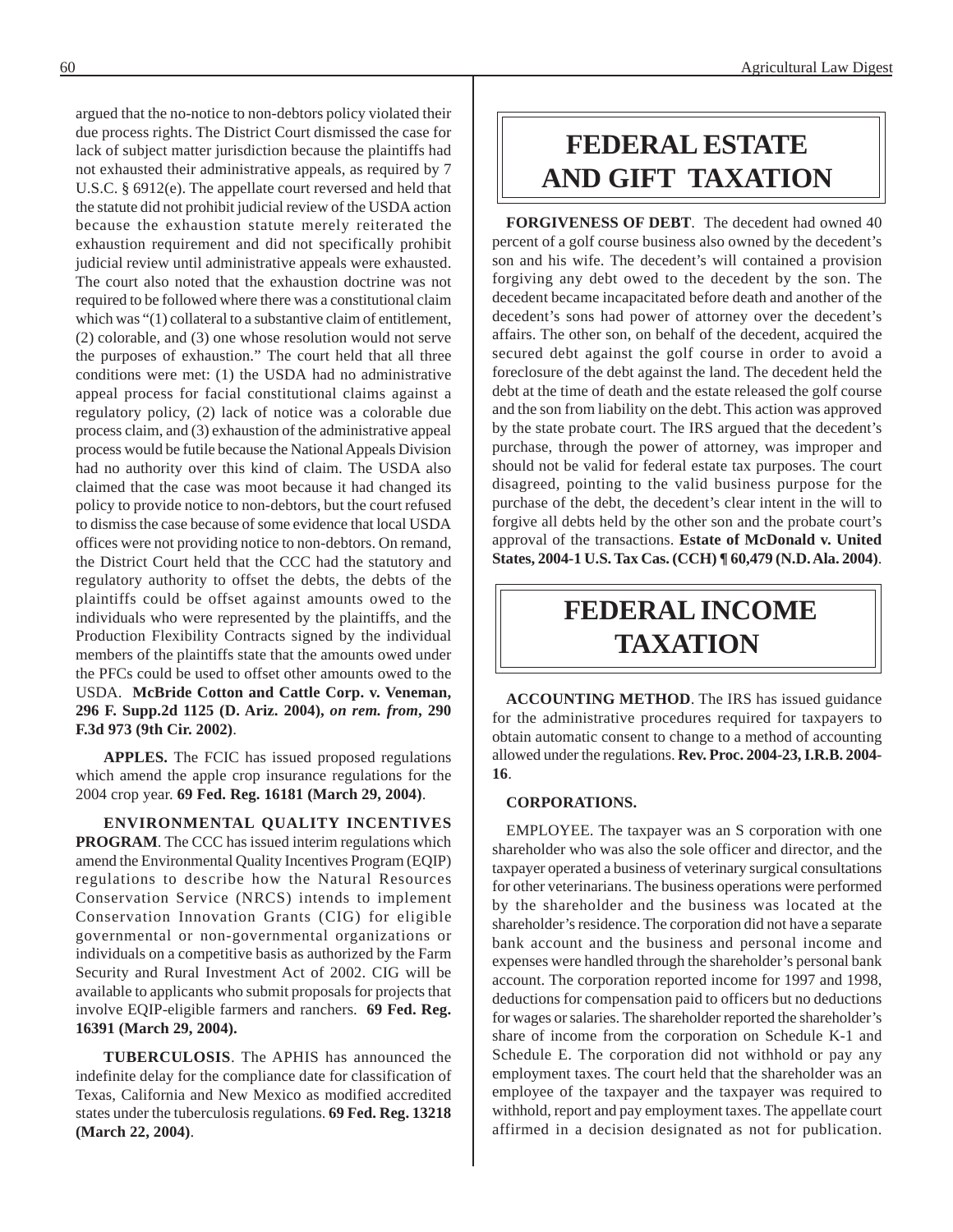**Specialty Transport & Delivery Services, Inc. v. Comm'r, 2004-1 U.S. Tax Cas. (CCH) ¶ 50,203 (2d Cir. 2004),** *aff'g***, T.C. Memo. 2003-51. Veterinary Surgical Consultants v. Comm'r, 2004-1 U.S. Tax Cas. (CCH) ¶ 50,209 (3d Cir. 2004),** *aff'g***, T.C. Memo. 2003-48.** 

**CLAIM OF RIGHT DOCTRINE**. The taxpayer sold all the stock of an S corporation to a third party in 1995 and various other properties in 1996. The gain from the sales was not reported as income on the taxpayer's income tax returns. The taxpayer filed for bankruptcy in 1998 and the Bankruptcy Court ruled that the stock and property sales were void for fraud and ordered the taxpayer to repay the purchase amounts. The taxpayer argued that the gain from the original sales was not taxable because the money from the sales was not received under a claim of right. However, the court noted that there were no restrictions on the taxpayer's use of the proceeds of the sales; therefore, the gain was taxable when the properties were sold. **Hamlett v. Comm'r, T.C. Memo. 2004-78**.

**COURT AWARDS AND SETTLEMENTS**. The U.S. Supreme Court has granted certiorari in the following case. The taxpayer sued a former employer for race discrimination in termination of employment. The suit asked only for back pay and attorneys' fees as damages. The parties reached a settlement which characterized the payments as for personal injury to the taxpayer. The court held that the character of the settlement proceeds was determined by the pending claims made in the lawsuit; therefore, the settlement proceeds were for back pay and attorneys' fees and were included in the taxpayer's income. The appellate court affirmed on the issue of whether the settlement proceeds were included in the taxpayer's income but reversed on the issue of the attorneys' fees, which were excluded from income because the contingency fee agreement removed the fees from the taxpayer's control. **Banks v. Comm'r, 2003-2 U.S. Tax Cas. (CCH) ¶ 50,675 (6th Cir. 2003),** *aff'g in part and rev'g in part***, T.C. Memo. 2001-48**.

The U.S. Supreme Court has granted certiorari in the following case. The taxpayer had been employed as a loan officer in a bank but was forced to leave when the taxpayer refused to divulge confidential information about clients. The taxpayer sued the bank for intentional interference with contract and economic expectations for wrongful discharge from employment. The parties eventually reached a settlement which included punitive damages and payment directly to the taxpayer's attorneys. The taxpayer argued that the compensatory damages, the portion of the settlement paid to the attorneys and the punitive damages were excludible from income. The Tax Court acknowledged that the taxpayer's lawsuit was based on tort but held that the settlement proceeds and punitive damages were included in income because the tort was not based on personal injuries. Although acknowledging a split of authority on the issue, the Tax Court also held that the settlement proceeds paid directly to the taxpayer's attorney were included in income. The appellate court affirmed on the issue of the settlement proceeds paid to the taxpayer but reversed on the issue of the taxability of the attorney fee portion of the

settlement, holding that, under Oregon law, the attorney's had sufficient property rights in the fees to remove them from the taxpayer's taxable income. **Banaitis v. Comm'r, 2003-2 U.S. Tax Cas. (CCH) ¶ 50,638 (9th Cir. 2003),** *aff'g in part and rev'g in part***, T.C. Memo. 2002-5**.

**DEPRECIATION.** The IRS has issued tables detailing the (1) limitations on depreciation deductions for owners of passenger automobiles first placed in service during calendar year 2004, including separate limitations on passenger automobiles designed to be propelled primarily by electricity and built by an original equipment manufacturer (electric automobiles); (2) the amounts to be included in income by lessees of passenger automobiles first leased during calendar year 2004, including separate inclusion amounts for electric automobiles; and (3) the maximum allowable value of employer-provided automobiles first made available to employees for personal use in calendar year 2004 for which the vehicle cents-per-mile valuation rule provided under Treas. Reg. § 1.61-21(e) may be applicable. A passenger automobile to which the additional 50 percent first-year allowance under I.R.C. § 168(k)(4) applies (or would apply but for an election under I.R.C. §  $168(k)(4)(E)$  and for which no election has been made under I.R.C. §  $168(k)(2)(C)(iii)$  is referred to as a "Section 168(k)(4) passenger automobile."

For non-Section  $168(k)(4)$  automobiles (other than electric automobiles) placed in service in 2004 the depreciation limitations are as follows:

| Tax Year | Amount |
|----------|--------|
|          |        |
|          |        |
|          |        |
|          |        |

For Section  $168(k)(4)$  automobiles (other than electric automobiles) placed in service in 2004 the depreciation limitations are as follows:

| Tax Year | Amount |
|----------|--------|
|          |        |
|          |        |
|          |        |
|          |        |

For non-Section 168(k)(4) electric automobiles placed in service in 2004 the depreciation limitations are as follows:

| Tax Year | Amount |
|----------|--------|
|          |        |
|          |        |
|          |        |
|          |        |
|          |        |

For Section 168(k)(4) electric automobiles placed in service in 2004 the depreciation limitations are as follows:

| Rev. Proc. 2004-20, I.R.B. 2004-13, 642. |        |  |
|------------------------------------------|--------|--|
|                                          |        |  |
|                                          |        |  |
|                                          |        |  |
|                                          |        |  |
| Tax Year                                 | Amount |  |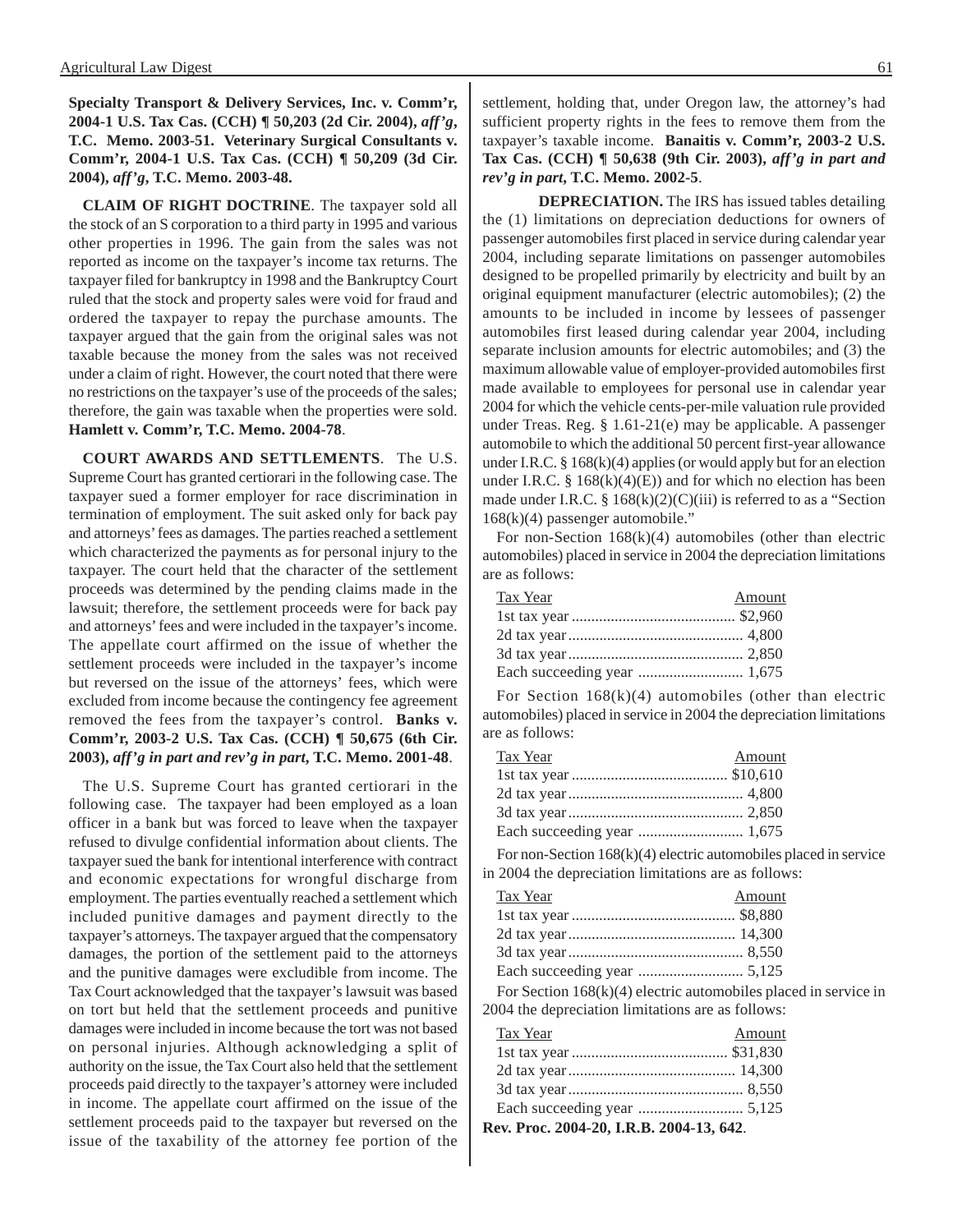**DISASTER LOSSES**. On January 15, 2004, the President determined that certain areas in Connecticut were eligible for assistance under the Disaster Relief and Emergency Assistance Act, 42 U.S.C. § 5121, as a result of record snow fall that began on December 5, 2003. **FEMA-3192-EM**. Accordingly**,**  taxpayers who sustained losses attributable to the disaster may deduct the losses on their 2002 federal income tax returns.

**ELECTRICITY PRODUCTION CREDIT**. The IRS has announced the 2004 inflation adjustment factor (1.2230) and reference prices used in determining the availability of the renewable electricity production credit to taxpayers producing electricity using wind (3.24 cents per kilowatt hour) or closedloop biomass and poultry waste (zero cents per kilowatt hour). The inflation adjustment factor and reference prices apply to calendar year 2004 sales of kilowatt hours of electricity produced in the U.S. and its possessions from qualified energy resources. The renewable electricity production credit for calendar year 2004 is 1.8 cents per kilowatt hour on the sale of electricity produced from wind, closed-loop biomass, and poultry waste energy resources.

**HEALTH SAVINGS ACCOUNTS**. The IRS has issued guidance on the types of preventive care that can be provided under a high deductible health plan (HDHP) and on the interaction between an HDHP and other prescription drug benefits. **Notice 2004-25, I.R.B. 2004-15; Rev. Rul. 2004 38, I.R.B. 2004-15; Rev. Proc. 2004-22, I.R.B. 2004-15**.

IRA. The taxpayer received a lump sum distribution in 1990 from a pension plan and transferred the full amount to a personal IRA in a transaction which qualified for rollover treatment and continued deferral of any gain from the lump sum distribution. In 1997, the taxpayer received a distribution from the IRA of an amount subject to tax as an early distribution. The taxpayer argued that the original rollover was a "nondeductible contribution" to the IRA which increased the taxpayer's basis in the IRA and decreased the amount of the 1997 distribution which was subject to tax. The court held that the rollover did not qualify as a nondeductible contribution because the rollover amount was subject to tax if the amount was not placed in an IRA within 60 days. **Sternberg v. Comm'r, 2004-1 U.S. Tax Cas. (CCH) ¶ 50,202 (E.D. N.Y. 2004)**.

**NET OPERATING LOSSES**. The taxpayer claimed a net operating loss on a timely filed 1996 income tax return and an amended return filed before the due date of the original return. Although there was a question as to this, the court assumed that the taxpayer had attached to the original return and amended return a handwritten note that the taxpayer intended to carry the losses forward. However, the court noted that the amounts listed in the purported notes were not the same amounts listed on the actual returns and the notes did not include any reference to I.R.C. § 172; therefore, the court held that the notes were insufficient to make an election out of the three-year carryback period for net operating losses and held that the taxpayer could not claim the excess net operating losses in later years except to the extent the losses were not offset by income from the three prior tax years. **Kilburg v. Comm'r, T.C. Summary Op. 2004-36**.

#### **PARTNERSHIP**.

STATUTE OF LIMITATIONS. The taxpayers were general partners in a partnership. When the partnership failed to pay employment taxes, the IRS filed an assessment against the partnership but the taxes were not paid. The taxpayers filed for bankruptcy and the IRS filed claims for the unpaid taxes assessed against the partnership. The taxpayers argued that the IRS claims were barred by the three year statute of limitations and that the assessment against the partnership did not cause an extension of the statute of limitations as against the individual partners because they were not named in the original assessment. The IRS argued that, because the taxpayers had agreed that the partnership was liable for the debt, the claim against the individual partners was valid. The Ninth Circuit Court of Appeals held that the partners were not liable for the debt because, under California law, a judgment had to be obtained before partners were personally liable for a partnership obligation. The U.S. Supreme Court reversed, holding that there was no statutory requirement that each partner be named in an assessment against the partnership because the assessment involves primarily a determination of the amount of tax and extends the period for collection of the tax, not the period for which a taxpayer is liable for the tax. Therefore, the assessment of the tax against the partnership extended period for collection of the partnership's liability to ten years, with the partners personally liable for the partnership's debts. **Galletti v. United States, 2004-1 U.S. Tax Cas. (CCH) ¶ 50,204 (U.S. Sup. Ct. 2004),** *rev'g***, 314 F.3d 336 (9th Cir. 2002)**.

**PASSIVE ACTIVITY LOSSES**. The taxpayer owned residential rental property and claimed a deduction for losses in excess of \$25,000 from the operation of the property. The taxpayer claimed to be eligible for the real estate professional exception of I.R.C.  $\S$  469(c)(7); however, the taxpayer did not provide any written evidence of the hours spent managing the property or the types of services provided by the taxpayer. The court held that the taxpayer's oral testimony was insufficient to support the taxpayer's claim to have spent more than 750 hours per year on the activity; therefore, the taxpayer was not entitled to deduct losses in excess of \$25,000. **Galagar v. Comm'r, T.C. Summary Op. 2004-39**.

**SALE OF RESIDENCE**. The taxpayers, husband and wife, sold their residence in 1994 and realized gain on the sale. The taxpayers did not include the gain on their 1994 income tax return but filed Form 2119, indicating that they intended to purchase a replacement residence within two years. The taxpayers did not purchase a replacement residence but did not notify the IRS until 2001 when they filed an amended return for 1994 and 1999, including the gain in the 1999 tax year. The taxpayers did not pay any of the additional tax from the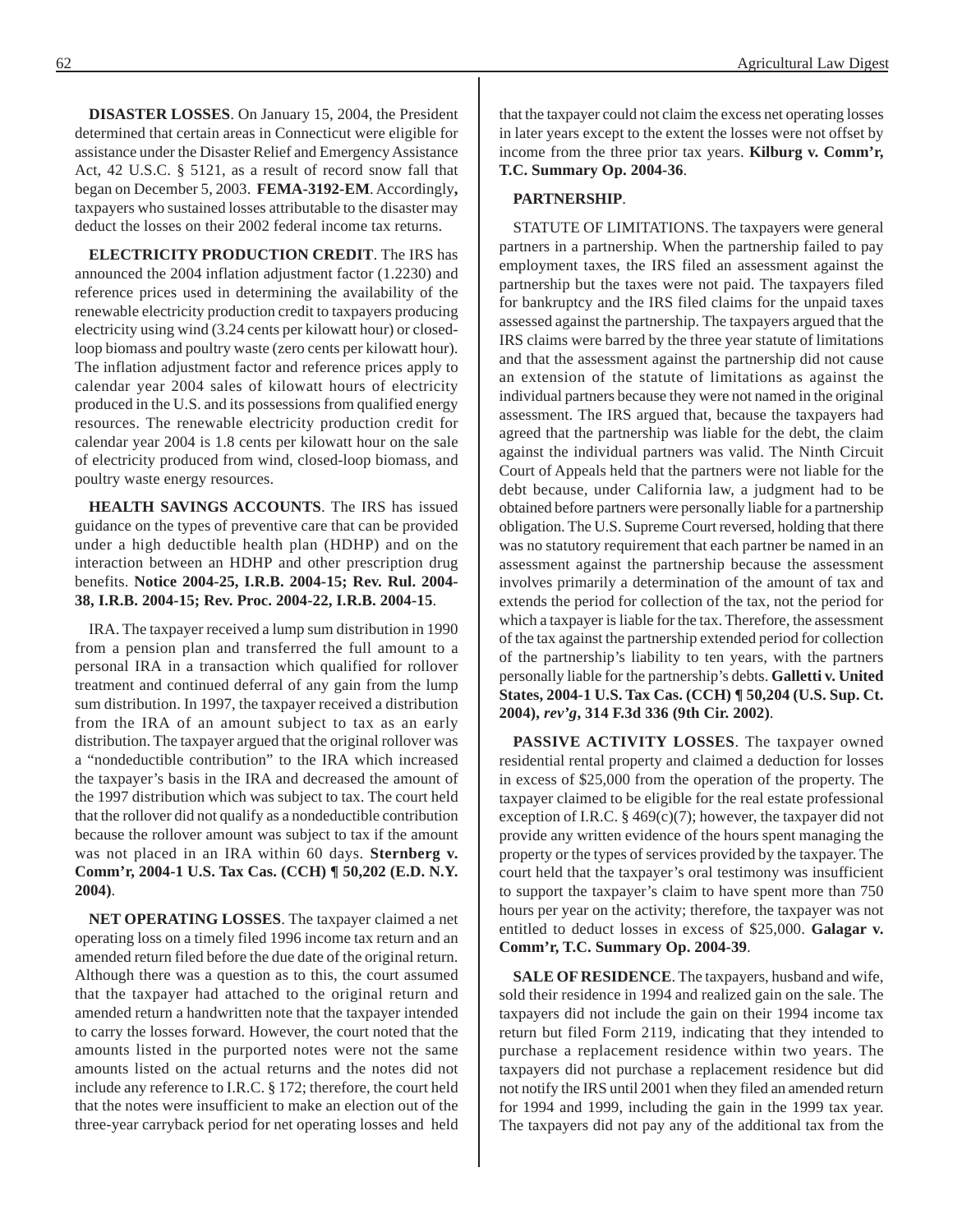gain and the IRS assessed the tax in 2002. The taxpayers argued that the 2002 assessment was untimely because it was more than three years after the 1994 tax return was filed. The court noted, however, the I.R.C. § 1034(j) provides that the three year limitation period for assessments starts when the IRS is notified that the taxpayers do not intend to purchase replacement property; therefore, because the IRS was not notified until the amended return was filed in 2001, the court held that the 2002 assessment was timely. The taxpayers also asked for relief under a 1997 amendment of I.R.C. § 121 to allow for a onetime exclusion of gain where the sale was necessitated because of medical costs. The court refused to allow the application of the 1997 amendment because the 1997 Act did not apply retroactively to cover the taxpayer's 1994 sale. **Rehberg v. Comm'r, T.C. Memo. 2004-41**.

**TAX SHELTERS.** The IRS has issued a notice to taxpayers that it will challenge the tax benefits claimed from transactions which involve an S corporation's issuance of nonvoting stock and warrants either (1) to its shareholders, who subsequently donate the nonvoting stock to an exempt party, or (2) directly to an exempt party. Following the donation, the parties claim that the exempt party owns 90 percent of the S corporation's stock and that any income allocated on the nonvoting stock does not give rise to unrelated business taxable income (UBTI). The shareholders may also claim charitable deductions for the stock donation. As owners of 100 percent of the S corporation's voting stock, the shareholders can determine the amount and timing of distributions made with respect to voting and nonvoting stock. They exercise that power to cause the S corporation to limit or suspend shareholder distributions while the exempt party purportedly owns the nonvoting stock. The shareholders later exercise their warrants and dilute the exempt party's shares of nonvoting stock, or the S corporation or shareholders purchase the nonvoting stock from the exempt party at a reduced value. Ultimately, the exempt party receives a share of the total economic benefit of stock ownership that is substantially lower than the share of the S corporation income allocated to it. The transactions will be challenged by the IRS under the substance over form doctrine and the singleclass of stock qualification for S corporation status. The exempt entity may also be charged with failure to register as a tax shelter. **Notice 2004-30, I.R.B. 2004-17**.

**THEFT LOSS.** The IRS has issued a notice that taxpayers may not claim a loss for the decrease in the value of stock which may have resulted from the misconduct of a corporation or its officers. The IRS acknowledged that a loss deduction may be allowed where the stock has become completely worthless but Treas. Reg. § 1.165-4(a) prohibits a deduction for the decline in value of stock. **Notice 2004-27, I.R.B. 2004 16**.

**TRAVEL COSTS.** The IRS has issued the applicable terminal charge and the Standard Industry Fare Level (SIFL) mileage rates for determining the value of noncommercial flights on employer-provided aircraft in effect for 2004 for

purposes of the taxation of fringe benefits. For flights taken during the period from January 1, 2004 through June 30, 2004, the terminal charge is \$34.45, and the SIFL rates are: \$0.1884 per mile for the first 500 miles; \$0.1437 per mile 501 through 1,500 miles; and \$0.1381 per mile over 1,500 miles. The value of a flight is determined under the base aircraft valuation formula by multiplying the SIFL cents-per-mile rates applicable for the period during which the flight was taken by the appropriate aircraft multiple provided in Reg. § 1.61 21(g)(7) and then adding the applicable terminal charge. **Rev. Rul. 2004-36, I.R.B. 2004-12, 620.** 

## **LANDLORD AND TENANT**

**TERM.** The plaintiff leased farmland from the defendant for the planting of wheat, pasture of cattle and planting of alfalfa. The written lease stated that the lease would run from May 1, 1998 to April 30, 2001 and the lease was terminated on that date. However, the lease also stated that the plaintiff would have ownership of the 1999 through 2002 wheat crops. This would give the plaintiff the 2002 crop which would be planted and harvested after the lease terminated. The same paragraph, however, specifically mentioned that the plaintiff would have ownership of the 2001 crop. The court found that the transfer of a post-lease crop was inconsistent with local farming practices. The court held that the inconsistency of the dates in the paragraph and the transfer of a post-lease crop made the lease ambiguous on this issue and held that the plaintiff was not entitled to the post-lease crop. The lease also provided for the plaintiff to receive farm program payments and crop certificates after the lease termination. The plaintiff argued that the lease was written by the defendant and should be construed against the defendant. The court noted that the defendant was not an attorney and the lease was not written by an attorney; therefore, the court held that the lease would not be construed against the defendant. The court held that the plaintiff was not entitled to the farm program payments or crop certificates after the lease termination. **T.R. Incorp. of Ashland, Kansas v. Brandon, No. 90,469 (Kan. Ct. App. 2004)**.

## **IN THE NEWS**

**FOOD SAFETY**. In response to the threat of bioterrorism and the perceived threat of bovine spongiform encephalopathy, the U.S. Government Accounting Office asked Congress on March 31, 2004, to scrap the convoluted federal food safety laws and create a single independent food agency. A highly efficient food inspection system is needed to maintain the safety of the U.S. food supply, Lawrence Dyckman, director of natural resources and environment at the GAO, told the House Government Reform Civil Service Subcommittee. A "uniform,